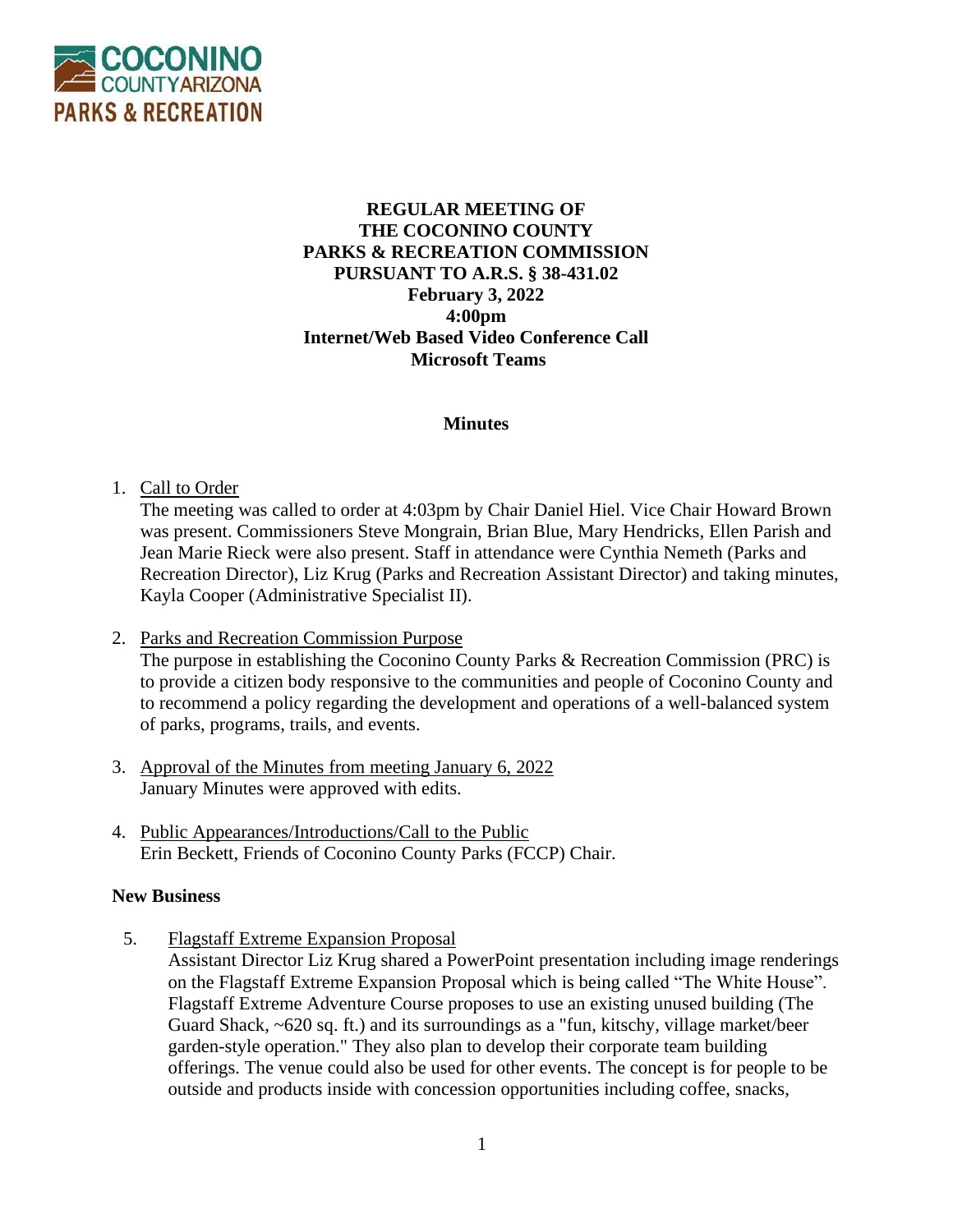drinks, branded merchandise, clothing, and other convenience items. They will also offer park-related rentals including disc golf, snowshoes, birding supplies, hiking items and possibly outdoor axe throwing.

Krug then shared a list of the proposal elements which included food service, surrounding the building with shade and vegetation, parking, restrooms, and the number of days and hours of operation. The length and revenue elements of the proposal included a 10-year term with one 5-year option, 5% of gross revenue going to CCPR with no minimum, an out clause at the end of year two, insurance requirements, free use for local nonprofit events, to operate approximately 180 days in the first two years, and to donate .25% of the revenue to the FCCP. The next steps include developing a draft contract, the input of the PRC, meeting with the Board of Supervisors (BOS), presenting at a BOS meeting, and the approval of the contract.

Assistant Director Krug then opened the topic up for questions and comments.

Chair Hiel asked if there will be guidelines regarding the preservation of the historical buildings. Assistant Director Krug responded that yes, the building is listed on the historic registry. Commissioner Parish then asked if the proposal conflicted with preserving the building in its current state. Krug answered that the integrity of the exterior of the building is what must be preserved, and that the proposal does state that they will keep the exterior the same.

Chair Mongrain then asked a couple of questions. The first was how have the other partners responded to this proposal and the second was regarding the term of gross revenue and whether that means gross or net profit.

Director Nemeth responded that the campground was supportive of the proposal and felt it would add value to their clientele. Nemeth added that the Flagstaff Snow Park was also aware of the proposal. She noted Flagstaff Snow Park had submitted their own proposal with many of the same features as Flag Extreme as well as many entertainment/attraction elements. Nemeth then stated that R- Entertainment was one partner that CCPR had not reached out to but needed to have a conversation with them about the proposal. In response to Commissioner Mongrain' s second question, Nemeth answered that the revenue was measured in gross not net profits.

Commissioner Blue then asked if anyone from the public could access the facility to which Assistant Director Krug answered yes. Commissioner Blue then added that he was opposed to the ax throwing concept and felt it was disingenuous to the indigenous population. He then added that he loved the greenery and landscaping concept in the aerial view renderings. Next, Blue asked if the sewer line would go to this building.

Director Nemeth replied that the new sewer line project will include a line that will go to the campground and directly by the proposals location in which they plan to include stubout for the building.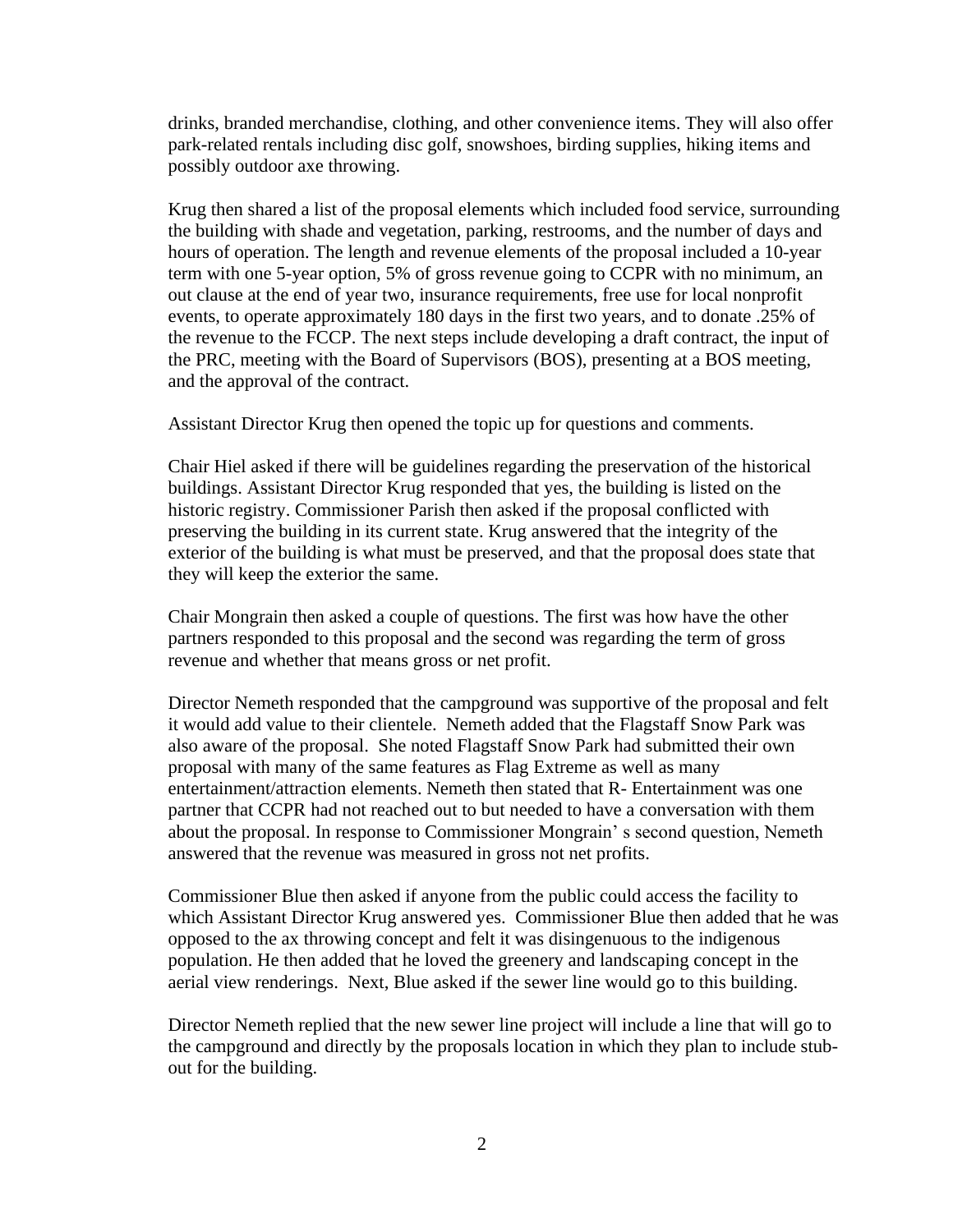Commissioner Blue then added that the 5% revenue share seemed low as CCPR is providing the land, the building, and parking. Director Nemeth responded that if the proposal were to move forward and were to also sell beer and wine, CCPR would collect revenue from the alcohol sales. For example, CCPR collects 17% of alcohol sells from the amphitheater, so they would like to do something very similar here. There would be an additional revenue share stream.

Commissioner Parish commented that the proposal is fantastic. She feels the ax throwing activity fits in well with the other activities one can do at Fort Tuthill County Park and that their efforts to allow free usage for non-profits is a great idea.

Commissioner Hendricks then added that she feels the ax throwing could be dangerous and public safety should be considered.

Vice Chair Brown then added his comments on the proposal. Brown feels that the 5% revenue share is low and should be reevaluated based on their revenue projections. Brown then added that he also supports the ax throwing concept but would like to see more information on build out costs.

Chair Hiel concluded the discussion.

#### 6. Pam Foti Recognition Update

Director Nemeth led a discussion on a plan to recognize long-serving Commissioner Foti. Nemeth explained that CCPR is currently working with some of Foti's university colleagues to prepare her biography and accomplishments to be shared with the public. There are a few recognition ideas also being considered including a bench, trailhead, or tree being dedicated to her. With the trailhead being the preferred recognition idea, Nemeth explained that she is working with Operations and Maintenance to see if the path at Peaks View County Park or the Copeland Trailhead could be viable options.

Nemeth then opened the discussion up to the group to which Chair Hiel commented that they are all great options. Commissioner Blue added that time is of the essence and that we need to act quickly. Commissioner Mongrain and Parish then commented that the trail idea seemed fitting as Foti is an avid hiker.

## 7. Follow up on PRC goals

Chair Hiel led the group on a follow-up discussion on PRC goals.

Director Nemeth began the discussion by sharing CCPR's input on the PRC goals and objectives. The management team appreciated that the PRC was evaluating their goals and objectives and had comments on different items from the list. CCPR felt it would be beneficial to understand what the constituents of each district thought about trail connectivity and trail connectivity between the districts. They also felt that the PRC could be instrumental in helping tell CCPR's story and helping the community understand what it is they offer. They also felt that making the Friends of Coconino County Parks (FCCP) a major funding source was an important objective.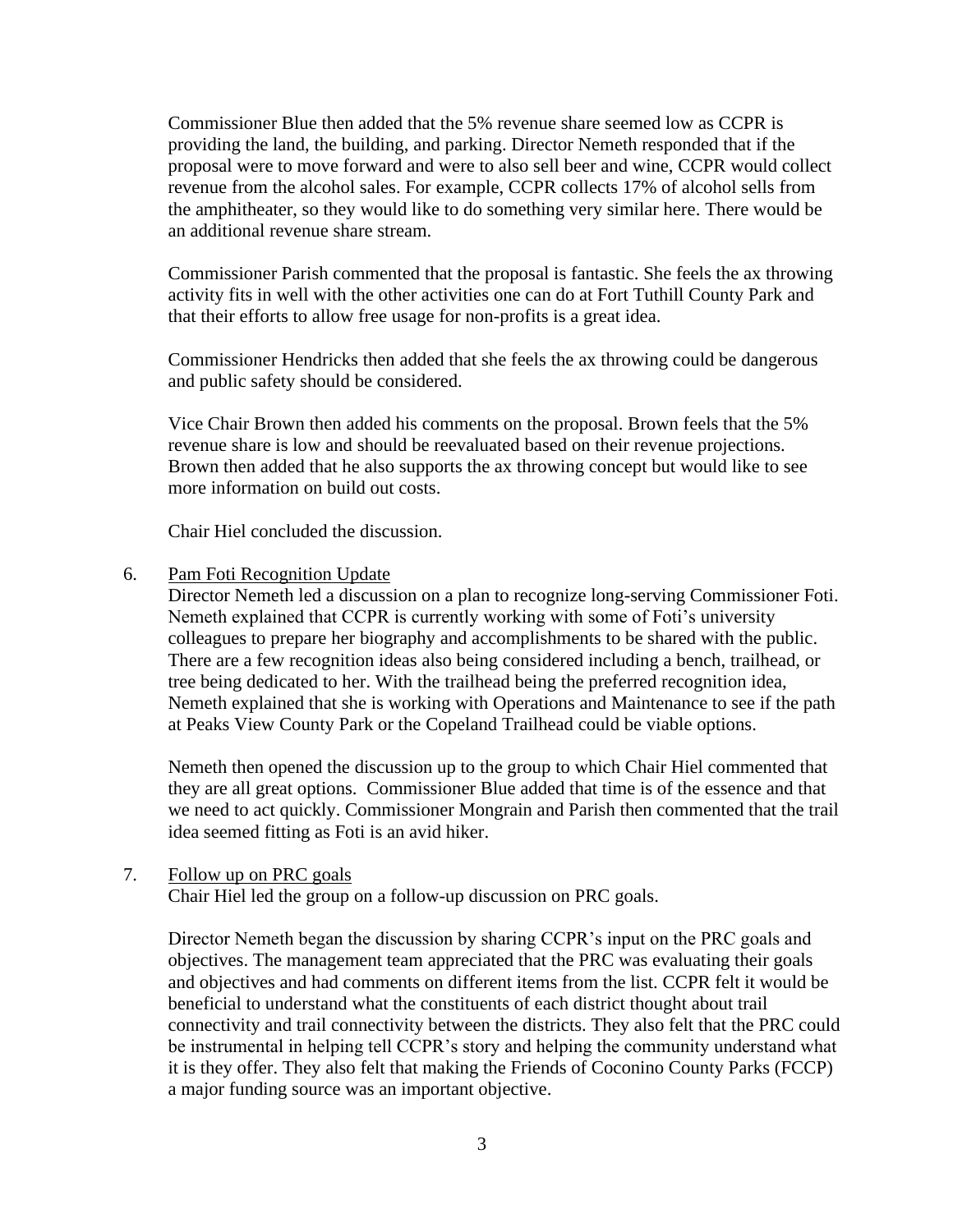Chair Hiel then opened this discussion up for comments and questions. Commissioner Blue commented that in the next meeting, the group should finalize or select their top two goals or objectives.

## 10. Upcoming Board of Supervisor Agenda Items\*

\**Confirm agenda item dates and times before attending. Board agenda is subject to last minute changes.*

# **Reports**

# 1. Director's Report

Director Nemeth began the report by reporting on the ARPA grant that CCPR received will leave the \$1.1 million in the public private partnership funds. These funds were originally slated to for the project. Nemeth added that Assistant Director Krug led the efforts and initially wrote the grant along with many other successful grants. Nemeth then added that CCPR is also looking to start working on a Heritage Historic Preservation Grant if funds are still available and a trails grant.

Krug then updated the group on the other ARPA grant that was received. Ricky Conway, the CCPR County Fair Manager. has been in communication Arizona State Fairs Association representatives because there were ARPA funds available from the Governor's office. These ARPA funds would help county fairs across the state to address the impacts that they felt during COVID. CCPR is currently finalizing that grant contract and then it will get presented as a consent item for the Board of Supervisors to approve.

Krug then ended her report by adding that the CCPR staff are working diligently towards two interpretive panels at Harrenburg Wash and two at Sawmill County Park with a graphic interpretive designer who is based out of Prescott and that the renaming of Sawmill County Park will be taking place this June.

## 2. Commissioner's Report

Commissioner Mongrain reported on what was happening in the Page, AZ area. The mayor and City Council in Page had asked that the manager of Parks and Recreation start looking into hosting more events beginning with a fine arts festival. Page will have its first event in April 2022, and they are looking for 40 to 60 qualified art vendors. Mongrain also reported that he was meeting with a representative of the Glen Canyon National Recreation Area to discuss geographic information systems of trails. The goal is to have a map created that shows all the trails in and around the area, even into southern Utah.

Commissioner Parish reported that the Diablo Trust annual meeting is being held on February 25<sup>th</sup>, 2022, and they will be focusing on recreation issues.